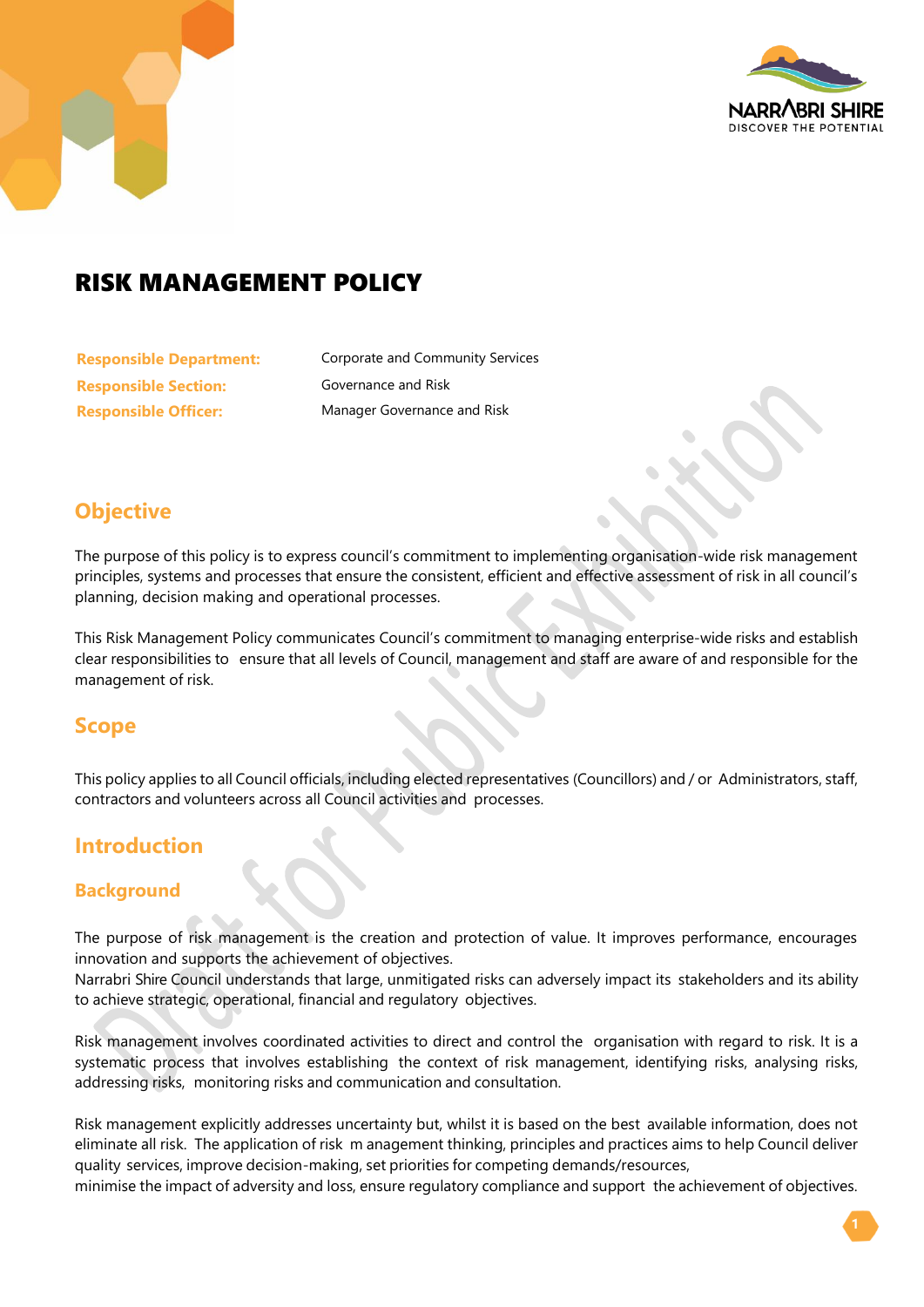

Managing risk is based on the principles, framework and process outlined in AS ISO 31000:2018. Some of these components already exist within Council, however, they need to be adapted and improved so that managing risk is efficient, effective and consistent.

## **Policy**

#### **1. Mandate and Commitment**

Narrabri Shire Council is committed to the formal, systematic, structured and proactive management of risks across the organisation.

Council recognises that whilst risk is inherent in all its activities, the management of risk is good business practice, creates value, is integral to sound corporate governance and in some instances, a mandatory legal requirement. In particular, effective risk management can lead to better decision-making and planning as well as better identification of opportunities and threats.

#### **2. Risk Management Framework**

Council provides critical services and infrastructure to the Community and its visitors to Narrabri Shire. Council also has service agreements and contractual obligations with government and non-government agencies and organisations and has its own strategic goals and objectives that it seeks to achieve on behalf of the Narrabri Shire community.

It is therefore incumbent on council to understand the internal and external risks that may impact the delivery of these services, contracts and strategic objectives and have processes in place to identify, mitigate, manage and monitor those risks to ensure the best outcome for council, staff and the community. It is also our responsibility to ensure the efficient, effective and ethical use of resources and services by ratepayers, residents, staff and visitors.

Council has developed a risk management framework consistent with AS ISO 31000:2018 to assist it to identify, treat, monitor and review all risks to its operations and strategic objectives and apply appropriate internal controls.

Council is committed to the principles, framework and process of managing risk as outlined in AS ISO 31000:2018 and commits to fully integrating risk management within the council and applying it to all decision-making, functions, services and activities of the council in accordance with our statutory requirements.

The principles outlined in AS ISO 31000:2018 below, provide guidance on the characteristics of effective and efficient risk management, communicating its value and explaining its intention and purpose. The principles are the foundation for managing risk and were considered when establishing the organisation's risk management framework and processes: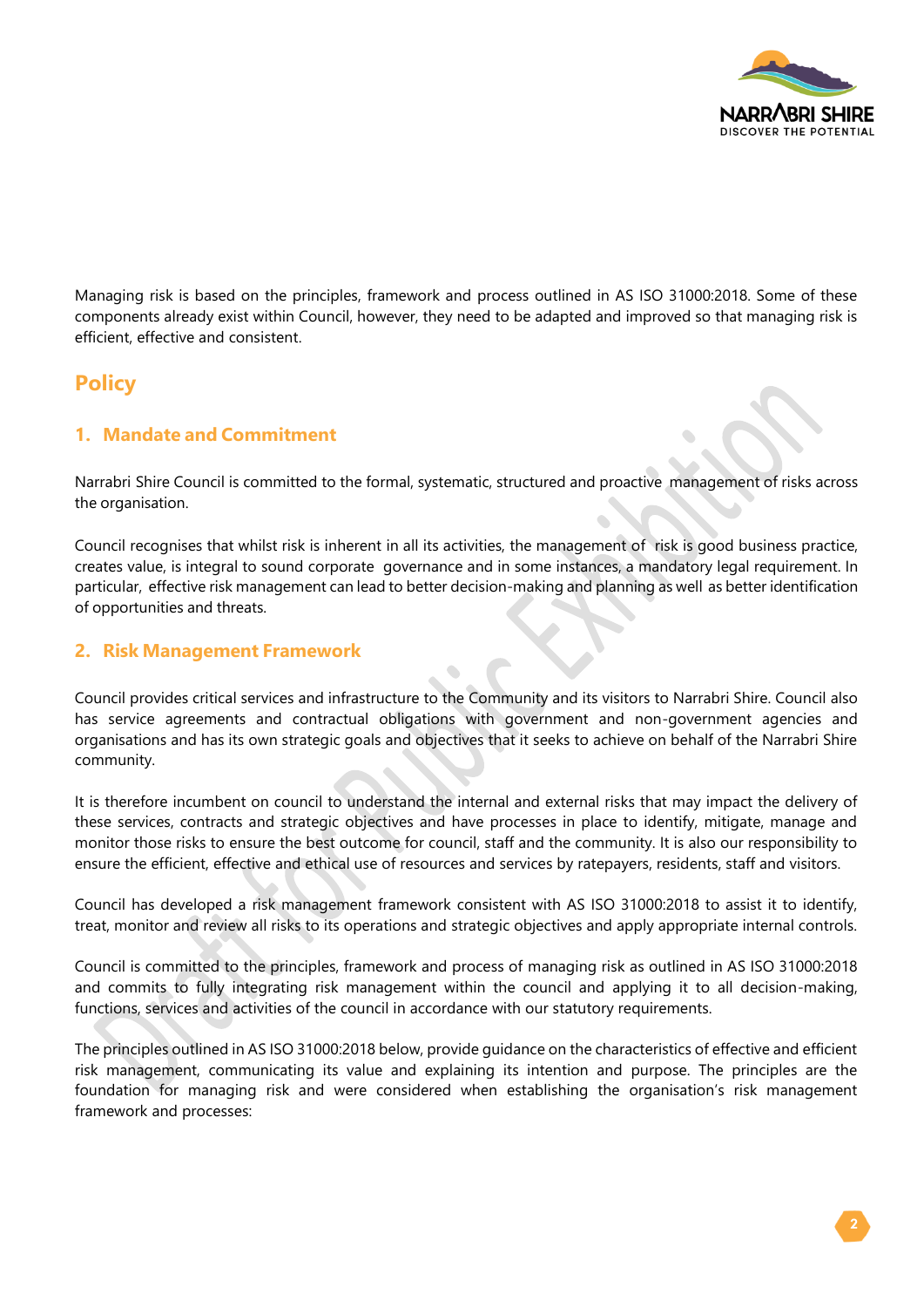



Council's risk management framework is a set of components that provides the foundations and organisational arrangements for designing, implementing, monitoring reviewing, and continually improving risk management throughout the organisation. The framework is based on the components outlined in AS ISO 31000:2018 below, that provided guidance on its characteristics:



Council is committed to maintaining an effective, efficient and tailored risk management framework that consists of: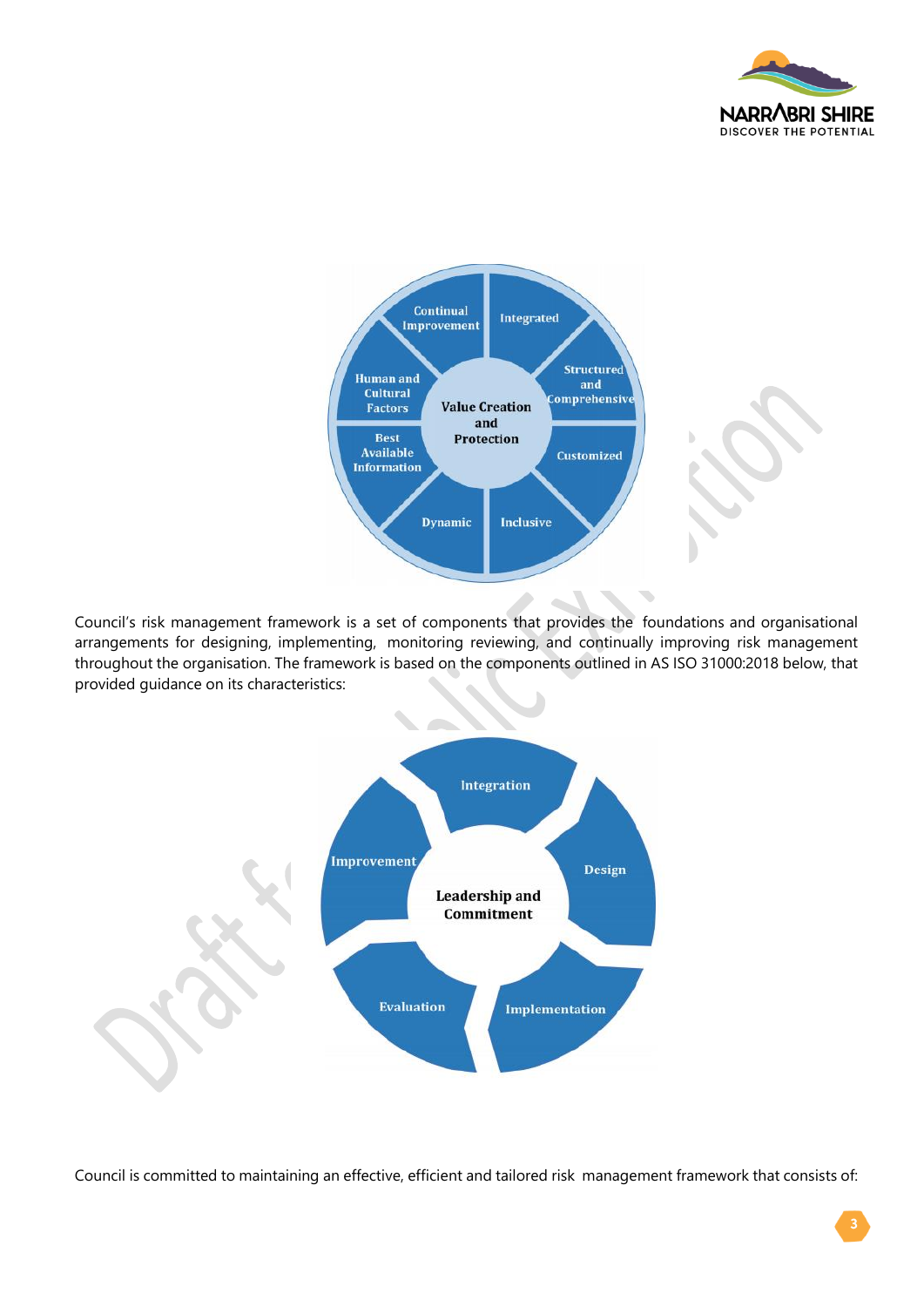

- this policy;
- a risk management procedure;
- an annual risk management program;
- supporting policies that complement risk management such as fraud prevention, business continuity management, WH&S management systems and code of conduct;
- allocation of risk management responsibilities through relevant position descriptions;
- identifying and monitoring risks within the selected risk management computer system; and
- reporting risk status and effectiveness of controls to the Audit, Risk and Improvement Committee.

The framework will enable:

- a formal, structured approach to risk management that is appropriate to Council's activities and operating environment; and
- a risk management approach consistent with the principles of AS ISO 31000:2018.

#### **3. Risk Appetite**

Risk appetite is the amount and type of risk that Council is prepared to tolerate or accept in the pursuit of our objectives. It is expressed in the form of a risk appetite statement which covers a number of critical risk categories.

Council generally has no appetite for risks which are assessed as **Extreme** or **High** risks as defined in the related document *Risk Management Procedures*. In particular Council has no appetite for risks which will:

- i. have a significant negative impact on Council's long term financial sustainability result in major breaches of legislative requirements and/or significant successful litigation against Council;
- ii. compromise the safety and welfare of staff, contractors and/or members of the community;
- iii. cause significant and irreparable damage to the environment;
- iv. result in major disruption to the delivery of key Council services;
- v. result in widespread and sustained damage to Council's reputation; and
- vi. have a significant impact on Council's ability to recruit and retain staff.

Council provides critical services and infrastructure to the residents, ratepayers and visitors to Narrabri Shire. Council also has service agreements and contractual obligations with government and non-government agencies and organisations and has its own strategic goals and objectives that it seeks to achieve on behalf of the Narrabri Shire community. In order to provide these services Council must accept and take some level of risk. Council therefore has a **Medium** appetite for risks which need to be taken in order to:

- $i.$  improve efficiency, reduce costs and/or generate additional sources of income; and
- ii. maintain and, where necessary, improve/deliver improved levels of service to the community.

The level of risk that is acceptable will be assessed and determined on a case-by-case basis. The Risk Appetite table that follows provides an overall expression of Council's risk appetite. Council's risk appetite will be regularly reviewed and updated as required (at least annually).

Council's current risk appetite statement is provided below: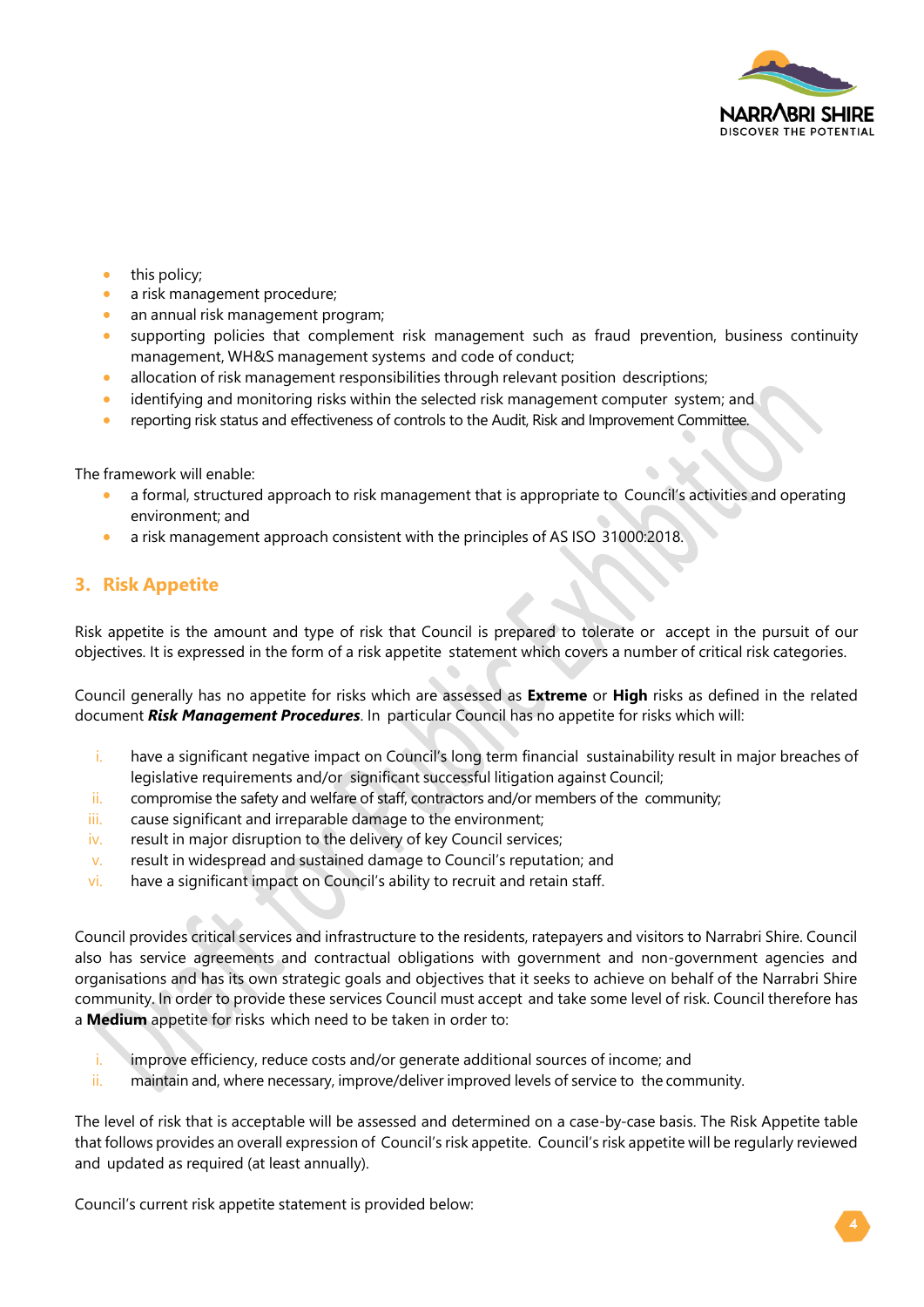

| <b>Risk Category</b>              | <b>Generally Within Risk Appetite</b>                                                                                                                                                                                                                                     | <b>Generally Outside of Risk Appetite</b>                                                                                                                                                                                                                                                                                                                                                                                                 |
|-----------------------------------|---------------------------------------------------------------------------------------------------------------------------------------------------------------------------------------------------------------------------------------------------------------------------|-------------------------------------------------------------------------------------------------------------------------------------------------------------------------------------------------------------------------------------------------------------------------------------------------------------------------------------------------------------------------------------------------------------------------------------------|
| <b>Environmental Risks</b>        | Risk of minor and/or short-term<br>environmental impact necessary in<br>order to achieve Council's key<br>objectives.<br>Council has a medium appetite for<br>managed risks associated<br>with<br>decisions that promote ecologically<br>sustainable development.         | Risks which may have significant long term<br>negative environmental consequences.<br>Council has no appetite for risks which will cause<br>significant and irreparable damage to the<br>environment.                                                                                                                                                                                                                                     |
| Workplace Health and Safety Risks | Whilst Council will attempt to avoid<br>or control all safety hazards as far as<br>reasonably<br>practicable<br>it<br>is<br>acknowledged that minor incidents<br>or injuries may occur in the course of<br>undertaking<br>normal<br>business<br>activities.               | Known and avoidable risks that could result in<br>lost time injuries or illness or risks that have a<br>long-term impact on staff health, wellbeing or<br>morale.                                                                                                                                                                                                                                                                         |
| <b>Strategic Risks</b>            | Risks that may result in the need for<br>minor re-prioritisation of resources<br>to enable objectives to be achieved.<br>Council has a medium appetite in<br>operational risk<br>terms of the<br>associated with the implementation<br>of change and key strategic plans. | Risks that may result in Council's ongoing<br>viability being brought into question or multiple<br>key objectives not being achieved.                                                                                                                                                                                                                                                                                                     |
| Compliance and Regulation         | Nil.                                                                                                                                                                                                                                                                      | The Council recognises the need to place high<br>importance on compliance and regulation and<br>has no appetite for breaches in<br>statute,<br>regulation, professional standards,<br>ethics,<br>bribery or fraud.<br>Council has no appetite for risks of non-<br>compliance with legal,<br>professional<br>and<br>regulatory requirements.                                                                                              |
| <b>Financial Risks</b>            | Calculated financial risks to deliver<br>important infrastructure or improve<br>service delivery that do not place<br>Council's long term<br>financial<br>sustainability at risk.                                                                                         | Council has no appetite for decisions which may<br>have a significant negative impact on Council's<br>long term financial sustainability or are highly<br>speculative.<br>Council has no appetite for risks of internal<br>fraud, collusion, theft and associated losses and<br>reputational damage.<br>Council has no appetite for decisions that would<br>cause council to become unable to pay its debts<br>as and when they fall due. |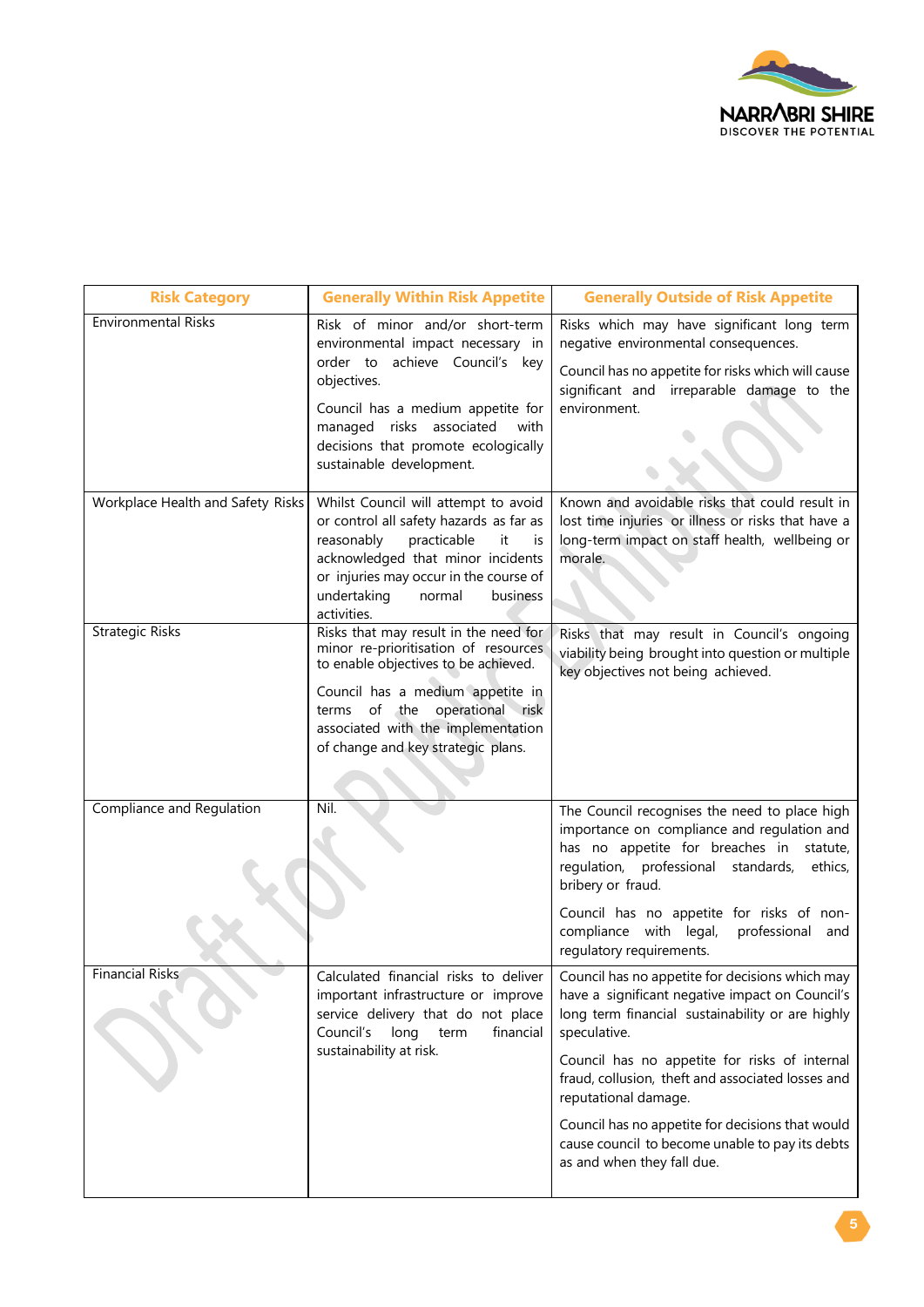

| <b>Risk Category</b>          | <b>Generally Within Risk Appetite</b>                                                                                                                                                                                                                               | <b>Generally Outside of Risk Appetite</b>                                                                                                                                                                                                                                                                                        |
|-------------------------------|---------------------------------------------------------------------------------------------------------------------------------------------------------------------------------------------------------------------------------------------------------------------|----------------------------------------------------------------------------------------------------------------------------------------------------------------------------------------------------------------------------------------------------------------------------------------------------------------------------------|
| <b>Human Resources</b>        | unforeseeable<br>Minor<br>or<br>unpreventable incidents or issues<br>that arise from dealing with a diverse<br>workforce.<br>Short term pressure on staff due to<br>elevated turnover.<br>Council has a low appetite for risks<br>arising from inadequately trained | Reasonably foreseeable serious and preventable<br>issues.<br>Insufficient staff numbers or capabilities to<br>provide critical services<br>Council has no appetite for risks compromising<br>staff safety and welfare.<br>Council has no appetite for risks significantly<br>impairing its ability to recruit and retain quality |
|                               | staff or failed internal processes.<br>Council recognises that its staff are<br>critical to achieving its objectives and<br>therefore<br>the<br>support<br>and<br>development of staff is key to<br>making Council an inspiring and safe<br>place to work.          | staff.                                                                                                                                                                                                                                                                                                                           |
|                               | Council has a medium appetite for<br>risks associated with decisions that<br>involve staffing or culture to support<br>transformational change and ensure<br>Council's processes are continually<br>improving.                                                      |                                                                                                                                                                                                                                                                                                                                  |
| <b>Operational Activities</b> | Risks that may result in minor<br>disruption to critical Council services<br>(less than 2 days) or short-term<br>disruption to less critical services (less<br>than 10 days).                                                                                       | Risks that disrupt critical Council services for<br>beyond 2 days or less critical services beyond 10<br>days                                                                                                                                                                                                                    |
|                               | Council has a low appetite for<br>operational risks arising from failure<br>to meet customer commitments<br>and/or suitability of advice.                                                                                                                           |                                                                                                                                                                                                                                                                                                                                  |
|                               | Council has a low appetite for third<br>party partner (contractors) failure.                                                                                                                                                                                        |                                                                                                                                                                                                                                                                                                                                  |
|                               | Council has medium appetite for<br>managed risks associated<br>with<br>improvements to service delivery.                                                                                                                                                            |                                                                                                                                                                                                                                                                                                                                  |
|                               | Council has a medium appetite for<br>managed risks associated<br>with<br>improved<br>efficiency of Council<br>operations.                                                                                                                                           |                                                                                                                                                                                                                                                                                                                                  |
|                               |                                                                                                                                                                                                                                                                     |                                                                                                                                                                                                                                                                                                                                  |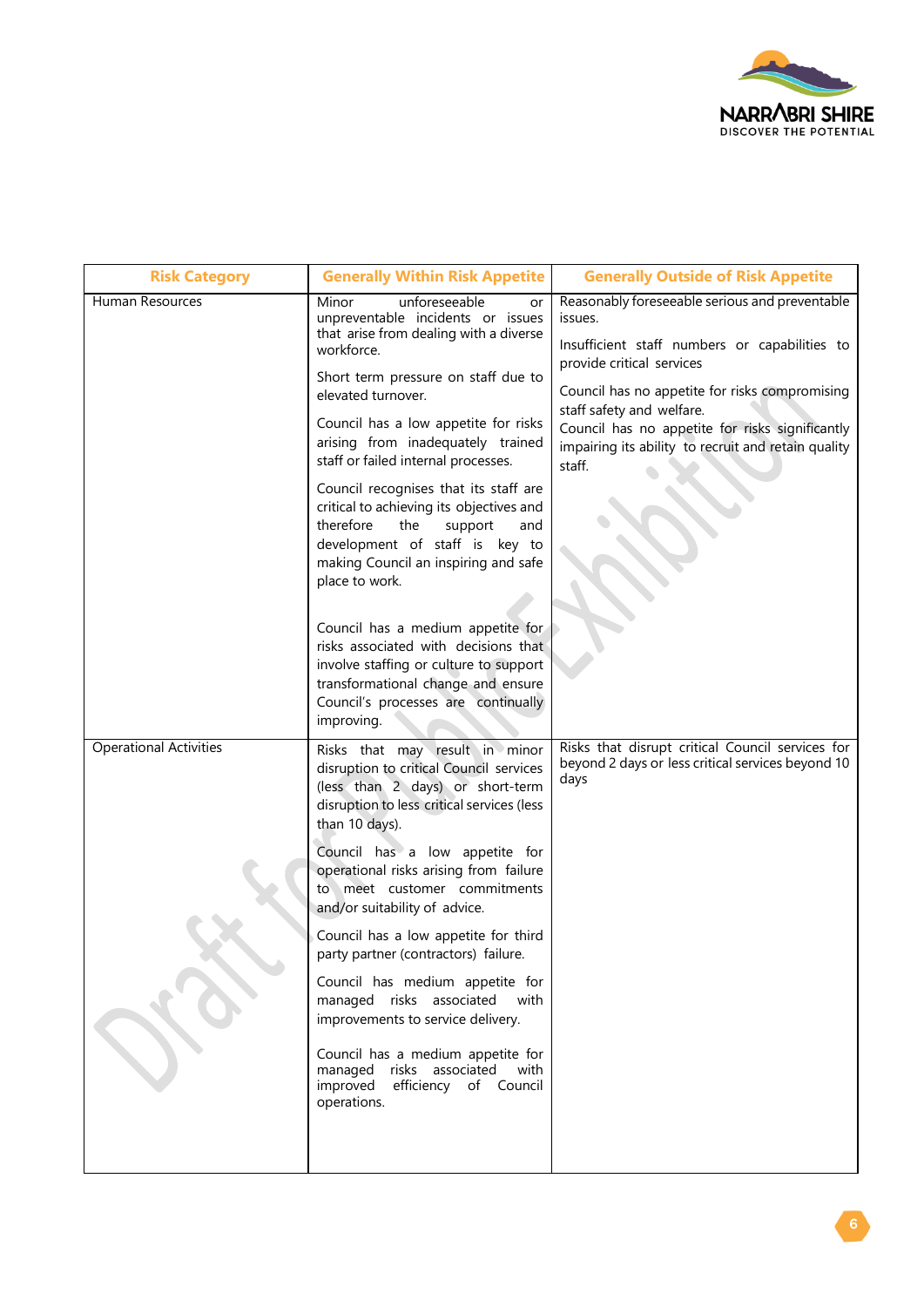

| <b>Risk Category</b>        | <b>Generally Within Risk Appetite</b>                                                                                                                              | <b>Generally Outside of Risk Appetite</b>                                                                                                                                                                                                    |
|-----------------------------|--------------------------------------------------------------------------------------------------------------------------------------------------------------------|----------------------------------------------------------------------------------------------------------------------------------------------------------------------------------------------------------------------------------------------|
| Reputational                | Localised, short term<br>negative<br>publicity as a consequence of making<br>decisions in an environment where<br>there are competing priorities and<br>interests. | Long term sustained negative publicity that<br>damages Council's reputation and takes a long<br>time to repair.<br>Council has no appetite for reputational risks<br>associated with any form of official misconduct<br>or criminal conduct. |
| Public Safety and Wellbeing | <b>Risks</b><br>that<br>result<br><i>in</i><br>some<br>inconvenience to the community that<br>is necessary in order to achieve<br>Council's key objectives.        | Risks that may lead to serious loss, injury or<br>illness to third parties.                                                                                                                                                                  |
| Information                 | of<br>Short term outages<br>outside<br>Council's control.                                                                                                          | Council has no appetite for information and<br>data security and/or privacy breaches.                                                                                                                                                        |

 $\bullet$ 

 $\mathcal{A}$ 

 $\mathcal{L}_{\mathcal{A}}$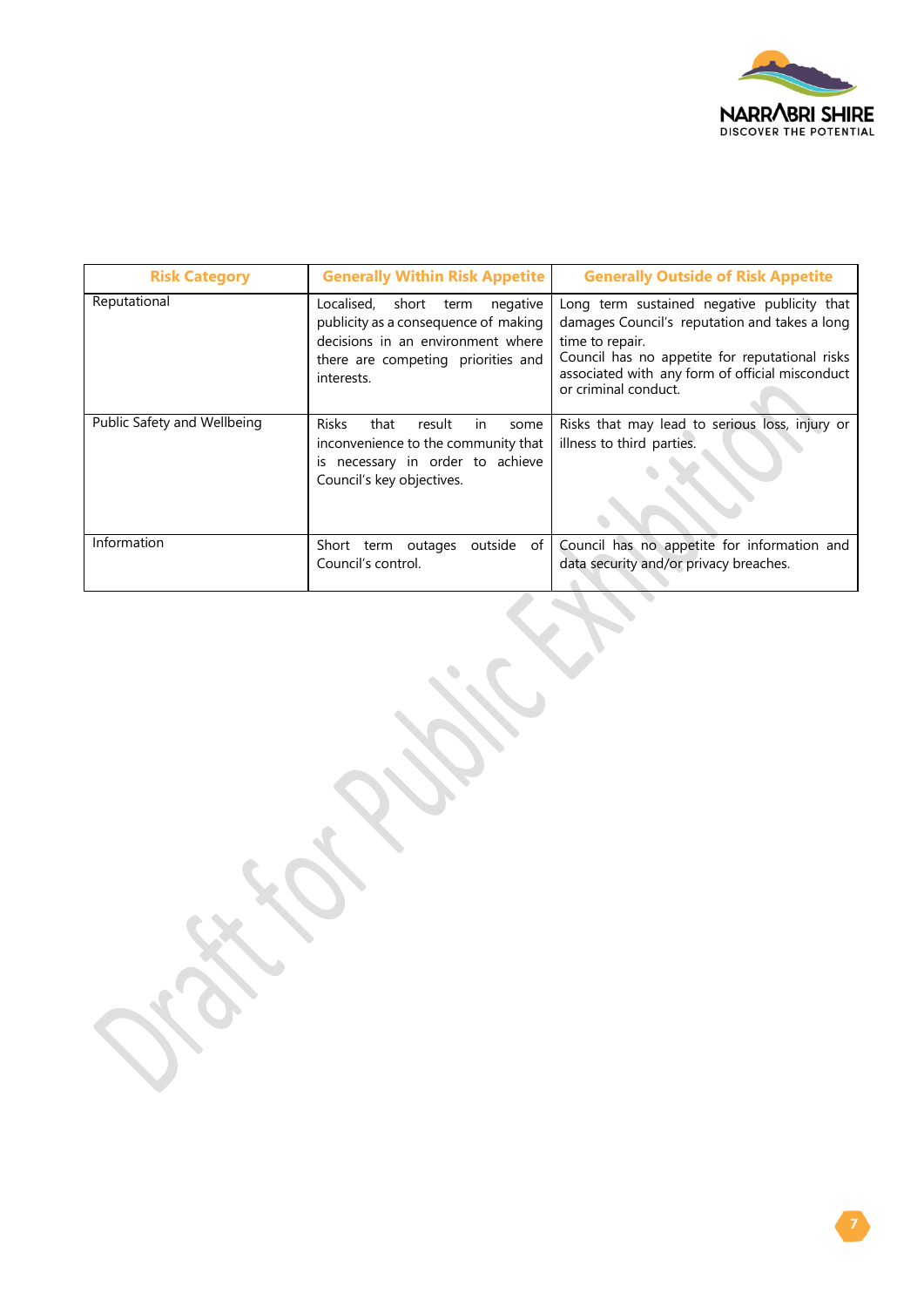

## **Implementing Risk Management**

#### **1. Implementation**

Council is committed to ensuring that a strong risk management culture exists where employees are risk aware, understand the consequences of their decisions and are confident to raise issues when necessary. In doing so Council will develop and maintain a risk management plan that:

- aligns risk management processes to Council's existing planning and operational processes;
- allocates sufficient funding and resources to risk management activities;
- provides staff with appropriate training in risk management principles;
- assigns clear responsibilities to staff at all levels for managing risk;
- embeds key controls to manage risks into business processes;
- establishes appropriate mechanisms for measuring and reporting risk management performance;
- communicates risk management policies, plans and issues to staff and other stakeholders;
- takes human and cultural factors into account; and
- is dynamic, iterative and facilitates continual improvement.

#### **2. Procedures**

Procedures that support this policy, may be approved by the General Manager from time to time.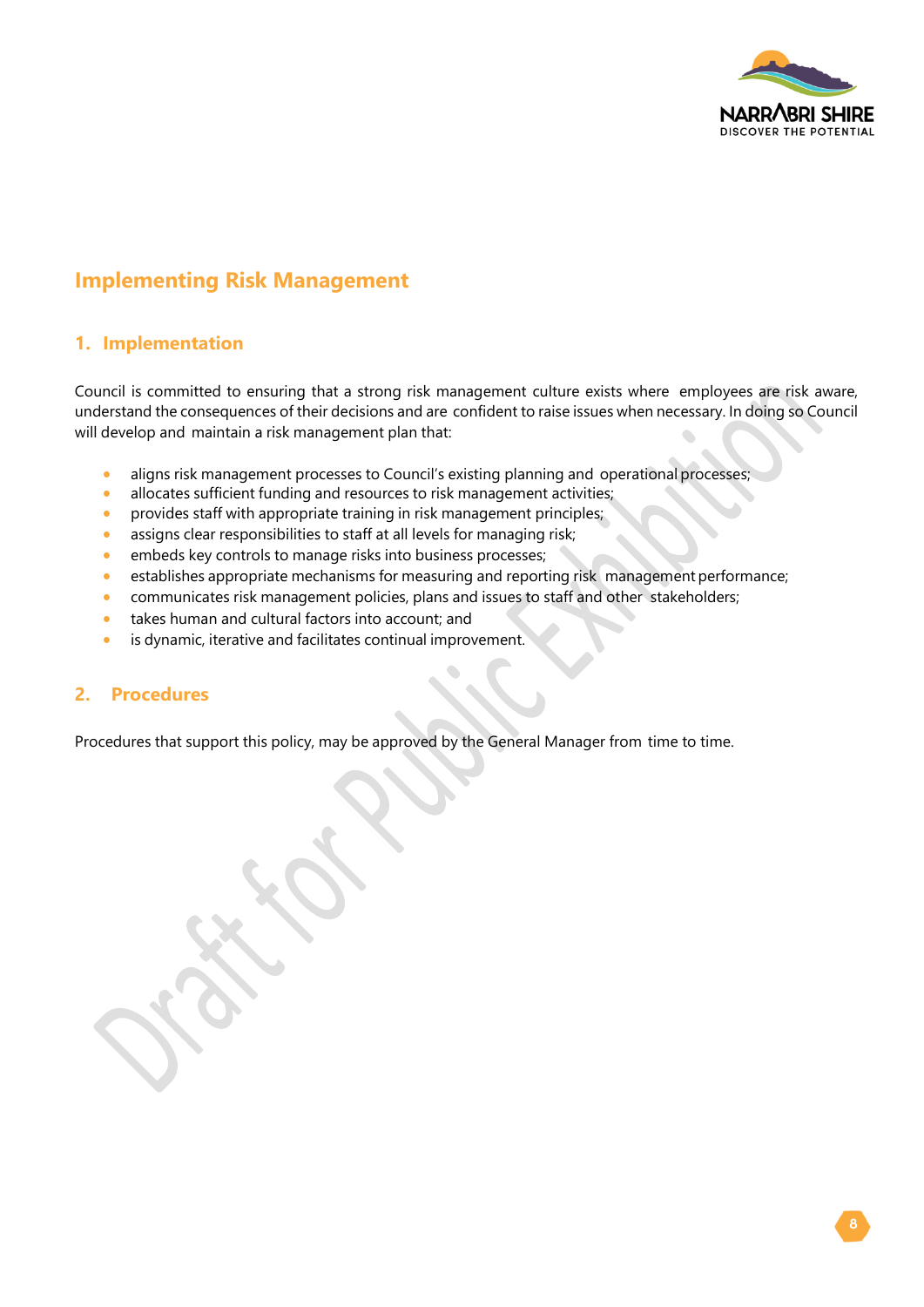

# **Policy implementation**

#### **1. Policy responsibilities**

*Council* is ultimately responsible for adopting and committing to this risk management policy, identifying and monitoring emerging risks and fully considering risk management issues contained in Council reports.

The *General Manager* is responsible for leading the development of an enterprise risk management culture across the organisation and ensuring that the Risk Management Policy and Plan are being effectively implemented.

The *Audit Risk & Improvement Committee* is responsible to review and advise Council as to whether management has in place a current and comprehensive risk management framework, and associated procedures for effective identification and management of business and financial risks, including fraud and theft.

The *Director Corporate and Community Services* is the Risk Champion responsible for establishing the process for the management of risk throughout the Council.

The *Manager Governance and Risk* is responsible for the provision of advice and service assistance to all areas on all risk management matters.

The *Risk Coordinator* is responsible for providing independent assurance with respect to the effectiveness of the enterprise risk management framework and internal control.

*Directors* are responsible for ensuring that the Risk Management Policy and Plan are being effectively implemented within their areas of responsibility.

*Managers* at all levels, are the risk owners and are required to create an environment where the management of risk is accepted as the personal responsibility of all staff, volunteers and contractors. Managers are accountable for the implementation and maintenance of sound risk management processes and structures within their area of responsibility in conformity with Council's risk management framework.

*All staff* are required to always act in a manner which does not place at risk the health and safety of themselves or any other person in the workplace. Staff are responsible and accountable to be risk aware and for taking practical steps to minimise Council's exposure to risks including contractual, legal and professional liability in so far as is reasonably practicable within their area of activity and responsibility.

## **2. Procedures**

Procedures that support this policy, may be approved by the General Manager from time to time.

#### **3. Training**

Council's aim is to embed the principles of risk management into all training sessions and work with training